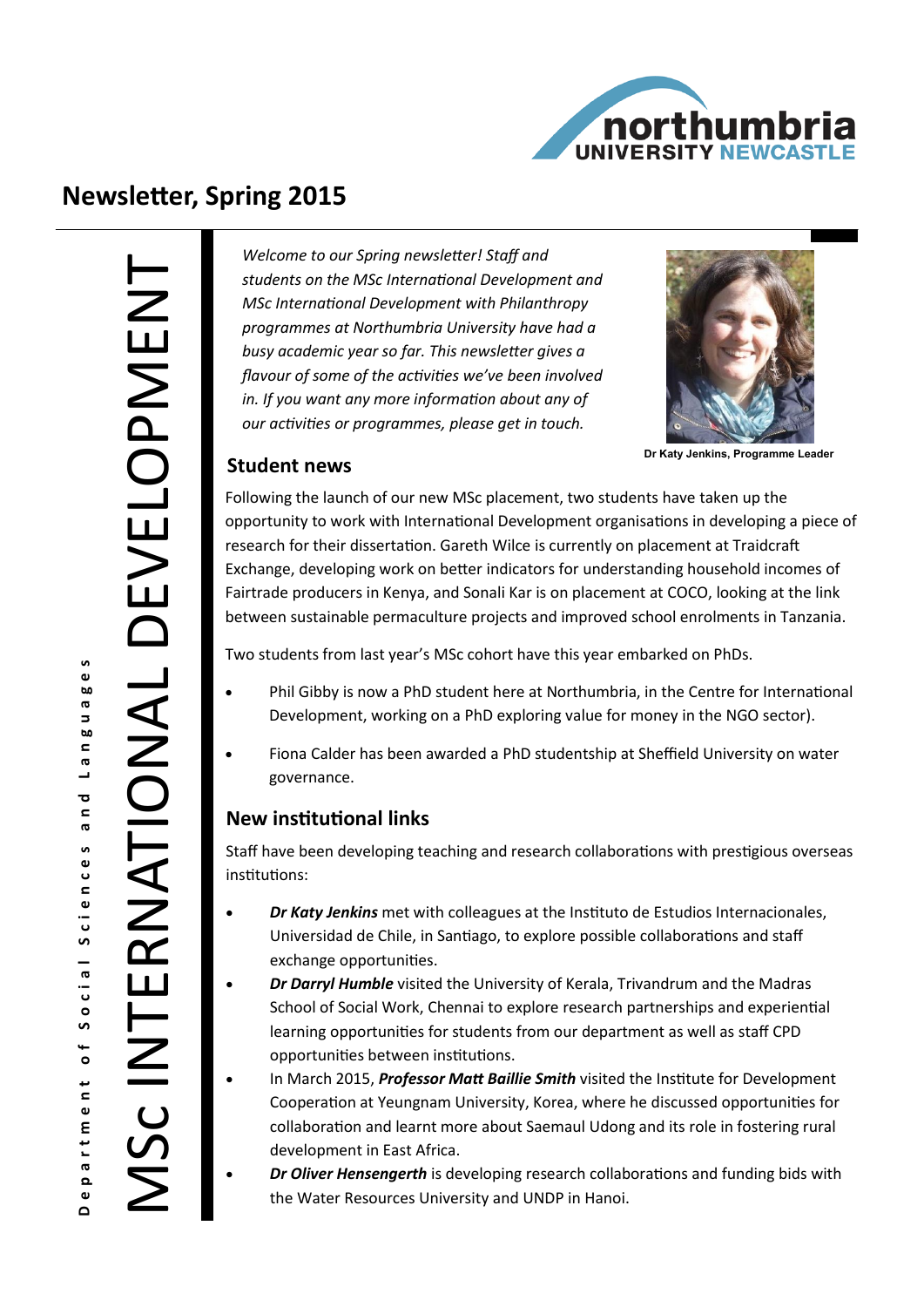#### **Staff News and Activities**

Members of the MSc teaching team conduct cutting edge international development focused research, working with NGOs, governmental organisations and communities all around the world. See below for some highlights from this academic year:

- *Professor Matt Baillie Smith* is currently working with the International Federation of the Red Cross and Red Crescent Societies on its Global Review of Volunteering, a project exploring volunteering in 189 countries.
- *Professor Matt Baillie Smith* is currently working with the European Commission/DEEEP on a research project analysing the experiences of educators promoting global citizenship and justice in global North and South.
- *Professor Steve Taylor* is currently leading a research project funded by the Ministry of Overseas Indian Affairs (Indian government) on 'Dalit Migration and Inclusive Growth and Development' in collaboration with the Centre for Development Studies, Kerala and Panjab University, Chandigarh. The project is the first of its kind.
- *Dr Katy Jenkins* is conducting research on the impacts of large scale mining in the Atacama Desert in Northern Chile, working with Dr Hugo Romero Toledo from the Centre for Social Conflict and Cohesion Studies on a FONDECYT project funded by the Chilean government. She spent two weeks in Northern Chile in October 2014, conducting interviews with women indigenous community leaders.
- *Dr Darryl Humble* was in South India in December 2014, conducting fieldwork exploring the ways in which NGOs in South India are involved in delivering non-formal education initiatives with disadvantaged communities. Interviews were held with a range of independent NGOs working on Dalit rights, gender and human rights issues.
- In January 2015, *Professor Matt Baillie Smith* and the Centre for International Development collaborated with the international NGO, VSO, to run an event at Westminster on the role of volunteering in promoting sustainable social change, attracting members of parliament and organisations including United Nations Volunteers and the INGOs Plan and Skillshare.
- *Professor Steve Taylor* has been elected to the editorial board of the journal Migration and Development.
- *Dr Katy Jenkins* has been elected to the Society for Latin American Studies Committee.
- *Dr Sarah Coulthard* is currently working with colleagues in India and Sri Lanka to disseminate findings from the recent WellFish project (ESRC funded £205,000). Published findings will be made available later this year on the Centre for International Development website.

#### **International invited lectures and seminars**

- *Professor Matt Baillie Smith* delivered a keynote address to a conference on Global Learning in the 21<sup>st</sup> Century in Shanghai, where he shared his research on global citizenship and development with leading universities, educators and organisations including the British Council, March 2015.
- *Professor Matt Baillie Smith* delivered lectures on development and citizenship at Chungbuk and Kyungpook Universities in South Korea, March 2015.
- *Dr Darryl Humble* delivered an invited keynote lecture to staff and students at the Department of Sociology, University of Kerala, Trivandrum, South India, December 2014.
- *Dr Katy Jenkins* delivered an invited seminar to staff and students at the Universidad de Tarapacá in Arica, Chile, November 2014.
- *Professor Steve Taylor* was an invited keynote speaker at a 'Good Development Practice Policy Dialogue', hosted by the UNDP and Ministry of Home Affairs, in Hanoi, Vietnam, April 2015.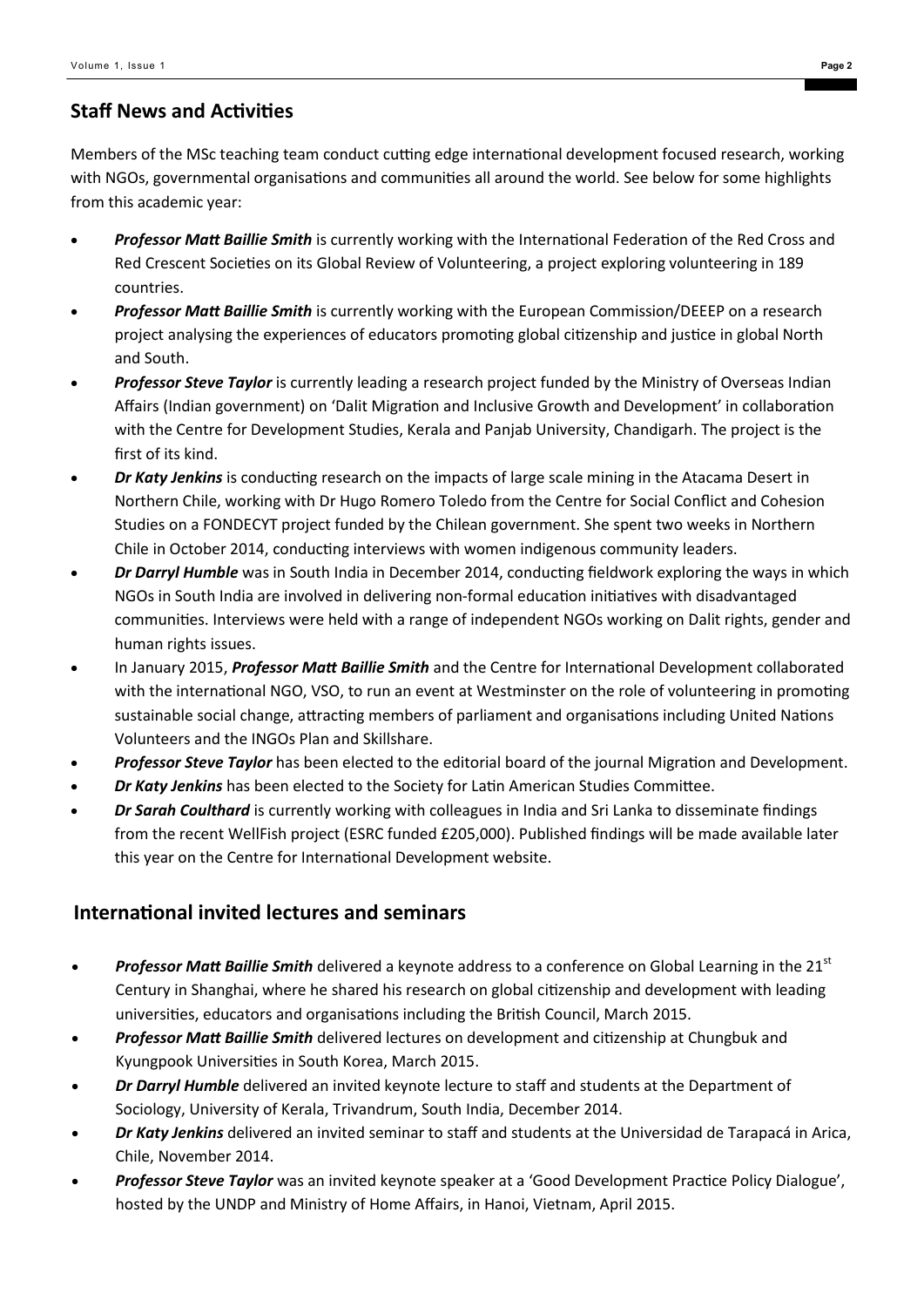- *Professor Matt Baillie Smith* addressed the International Federation of Red Cross Red Crescent Societies global volunteering conference in Bangkok, November 2014.
- *Professor Matt Baillie Smith* delivered a keynote address to an ESRC seminar series on 'Rethinking International Volunteering' at Strathclyde University, sharing findings from his research collaboration with the International Federation of Red Cross and Red Crescent Societies, and work on volunteering between aid recipient countries.
- *Dr Katy Jenkins* was an invited speaker at the International Development Conference, Newcastle University, February 2015.
- *Dr Oliver Hensengerth* spoke at a workshop on 'Comparing Water Governance in India and China', Institute of Water Policy, Lee Kuan Yew School of Public Policy, National University of Singapore, October 2014.

#### **An award for Anwar!**



**Anwar Imam**

#### **Programme highlights**

We are delighted that the Departmental PG dissertation prize was this year awarded to Anwar Imam, who graduated from the MSc International Development in December 2014, for his dissertation on Social Safety Net Programmes in Bangladesh. Anwar is a Senior Civil Servant with the Bangladeshi government, and is responsible for overseeing social development programmes in Upazila, Bangladesh. Congratulations Anwar!

It has been a stimulating and varied year for the MSc International Development and International Development with Philanthropy programmes. Students have enjoyed guest lectures from development practitioners, undertaken challenging group projects, and delivered engaging presentations. Here are some of the highlights:

- Independent consultant Abi Masefield delivered a guest lecture as part of the module 'Conflict, Aid and the Changing Geopolitics of Development'. Abi talked about her experience over 20 years of working in food and nutrition security, and provided an important critique of current thinking, policy and practice in the sector.
- Roderick Ackermann from Evalutility gave students on the 'Management and Practice in Development' module a fascinating insight into the world of Monitoring and Evaluation, drawing on his extensive experience of working with international agencies and organisations, including the UN and the EU, to develop monitoring and evaluation strategies.
- In 'Conflict, Aid and Changing Geopolitics', students took part in a role play that simulated cooperation and conflict in international river basins, using a polystyrene model of a river basin as prop. During the role play, students have to find ways to move from a conflict over water resources to a cooperative solution.
- Kate Mukungu, Chief Executive of Tyneside Women's Health, delivered a guest workshop on the Management and Practice in Development module, offering insights from her health and community development work in the UK and Namibia.
- Our recent MSc staff-student social involved a tasty curry and a sociable evening; a good time was had by all!

For more information about our MSc International Development programmes, please [click here,](https://www.northumbria.ac.uk/study-at-northumbria/courses/international-development-ft-dtfint6/) or contact Dr Katy Jenkins, Programme Leader [\(katy.jenkins@northumbria.ac.uk\).](mailto:katy.jenkins@northumbria.ac.uk?subject=MSc%20ID%20Spring%202015%20Newsletter%20follow%20up) You can also visit the Centre for International Development website <http://www.northumbria.ac.uk/cid>